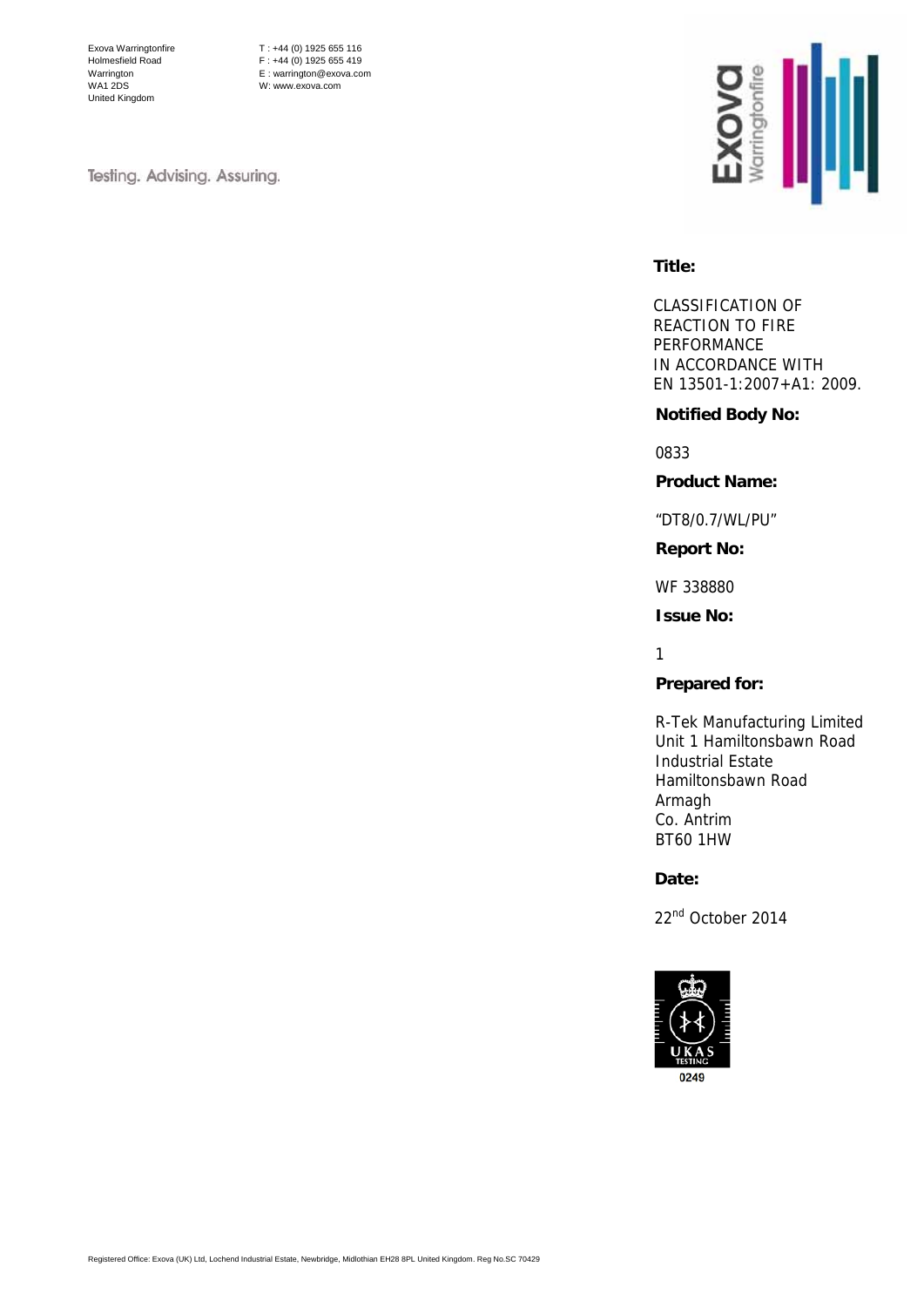## **1. Introduction**

This classification report defines the classification assigned to "DT8/0.7/WL/PU", an interlocking floor tile, in accordance with the procedures given in EN 13501-1:2007+A1: 2009.

## **2. Details of classified product**

## **2.1 General**

The product, "DT8/0.7/WL/PU", an interlocking floor tile, is defined as being suitable for floorcovering applications.

## **2.2 Product description**

The product, "DT8/0.7/WL/PU", an interlocking floor tile, is fully described below and in the test reports provided in support of classification listed in Clause 3.1.

| General description          |                          |                         | Interlocking floor tile tested loose laid over a<br>fibre cement board substrate |  |  |
|------------------------------|--------------------------|-------------------------|----------------------------------------------------------------------------------|--|--|
| Product reference            |                          |                         | "DT8/0.7/WL/PU"                                                                  |  |  |
| Name of manufacturer         |                          |                         | R-Tek Manufacturing Ltd.                                                         |  |  |
|                              | <b>Overall thickness</b> |                         | 7.75mm (stated by sponsor)                                                       |  |  |
| Overall weight per unit area |                          |                         | 9.64kg/m <sup>2</sup> (stated by sponsor)                                        |  |  |
| Colour reference             |                          |                         | Any colour / pattern                                                             |  |  |
|                              | Product reference        |                         | "mFlor 2.5/0.7 WL/PU"                                                            |  |  |
|                              | Product configuration    |                         | PU coating / Wear layer / Print layer/ PVC<br>backing                            |  |  |
|                              | Name of manufacturer     |                         | En-Design                                                                        |  |  |
|                              | Weight per unit area     |                         | $0.5$ kg/m <sup>2</sup>                                                          |  |  |
|                              | Density                  |                         | $1.46$ g/cm <sup>3</sup>                                                         |  |  |
|                              |                          | Product reference       | "LVT PU"                                                                         |  |  |
|                              |                          | Generic type            | Polyurethane (PU) emboss matt                                                    |  |  |
|                              | PU coating               | Name of manufacturer    | Jinka                                                                            |  |  |
|                              |                          | Weight per unit area    | 0.0004kg/m <sup>2</sup>                                                          |  |  |
|                              |                          | Number of layers        | One                                                                              |  |  |
| Vinyl Insert                 |                          | Thickness of each layer | 2mm                                                                              |  |  |
|                              |                          | Method of application   | Spray                                                                            |  |  |
|                              |                          | Colour                  | "Clear"                                                                          |  |  |
|                              |                          | Flame retardant details | See Note 1 below                                                                 |  |  |
|                              | Wear layer               | Generic type            | Polyvinyl chloride (PVC)                                                         |  |  |
|                              |                          | Product reference       | "DT WL"                                                                          |  |  |
|                              |                          | Name of manufacturer    | Jinka                                                                            |  |  |
|                              |                          | Weight per unit area    | $0.07$ kg/m <sup>2</sup>                                                         |  |  |
|                              |                          | Density                 | $1.2$ g/cm $3$                                                                   |  |  |
|                              |                          | <b>Thickness</b>        | 0.7 <sub>mm</sub>                                                                |  |  |
|                              |                          | Flame retardant details | See Note 1 below                                                                 |  |  |

Continued on next page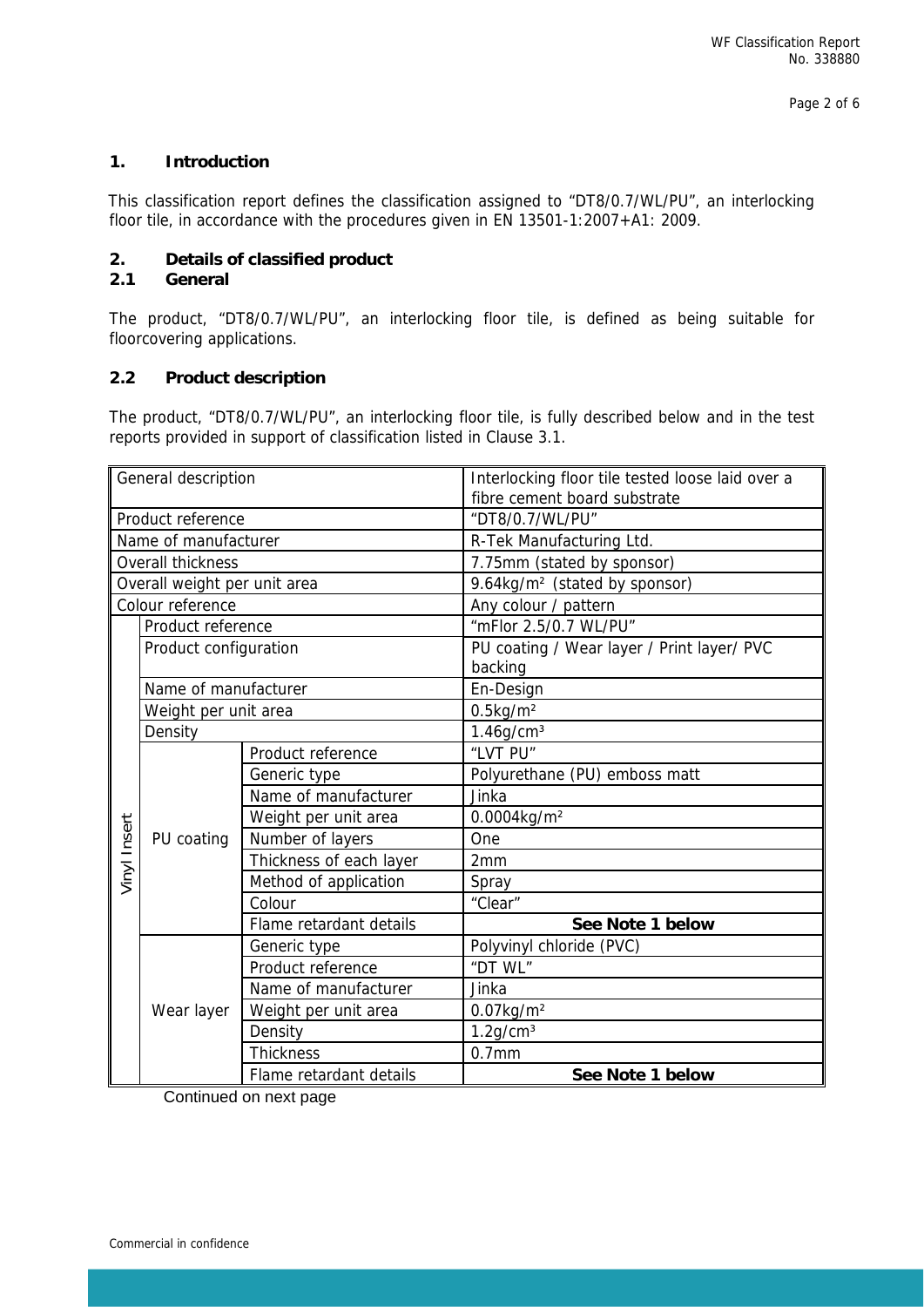|                          |               | Generic type                                 | LVT hot press print film                                                             |  |
|--------------------------|---------------|----------------------------------------------|--------------------------------------------------------------------------------------|--|
| Vinyl insert continued   |               | Product reference                            | "DT 7D"                                                                              |  |
|                          |               | Name of manufacturer                         | Jinka                                                                                |  |
|                          | Print layer   | Weight per unit area                         | $0.005$ kg/m <sup>2</sup>                                                            |  |
|                          |               | Density                                      | $1.1$ g/cm $3$                                                                       |  |
|                          |               | Thickness                                    | 0.2mm                                                                                |  |
|                          |               | Flame retardant details                      | See Note 1 below                                                                     |  |
|                          |               | Generic type                                 | Polyvinyl chloride (PVC)                                                             |  |
|                          | PVC backing   | Product reference                            | "Design Tile Base"                                                                   |  |
|                          |               | Name of manufacturer                         | R-Tek Manufacturing Ltd.                                                             |  |
|                          |               | Weight per unit area                         | 6kg/m <sup>2</sup>                                                                   |  |
|                          |               | Density                                      | $1.45$ g/cm $3$                                                                      |  |
|                          |               | Thickness                                    | 5mm                                                                                  |  |
|                          |               | Flame retardant details                      | See Note 1 below                                                                     |  |
|                          |               | Trade name                                   | "7005.1"                                                                             |  |
|                          |               | Generic type                                 | Hot melt PUR                                                                         |  |
|                          |               | Name of manufacturer                         |                                                                                      |  |
|                          | Adhesive      |                                              | Kliebert Adhesives                                                                   |  |
|                          |               | Application rate<br>Application method       | $100$ g/m <sup>2</sup><br>Roller coater                                              |  |
|                          |               | Flame retardant details                      | See Note 1 below                                                                     |  |
|                          |               |                                              |                                                                                      |  |
|                          |               | Trade name                                   | "Moulded Design Tile Tray"                                                           |  |
|                          |               | Generic description                          | 7.75mm hidden join interlocking tray                                                 |  |
|                          | PVC substrate | Supplier                                     | R-Tek Manufacturing Ltd.                                                             |  |
|                          |               | Overall thickness                            | 5.5mm                                                                                |  |
|                          |               | Overall density                              | $1.45$ g/cm <sup>2</sup>                                                             |  |
|                          |               | Flame retardant details                      | See Note 1 below                                                                     |  |
|                          |               | Trade name                                   | "NT D4 604"                                                                          |  |
|                          |               | Generic type                                 | Fibre cement board                                                                   |  |
|                          | Substrate     | Supplier                                     | Scheerders van de Kerkhove (SVK)                                                     |  |
|                          |               | <b>Thickness</b>                             | 8 <sub>mm</sub>                                                                      |  |
|                          |               | Density                                      | 1900 ± 200kg/m <sup>3</sup>                                                          |  |
|                          |               | Brief description of manufacturing process   | Injection moulded                                                                    |  |
|                          |               | utilised in the production of the component. | Note 1. The sponsor of the test has confirmed that no flame retardant additives were |  |
| Commercial in confidence |               |                                              |                                                                                      |  |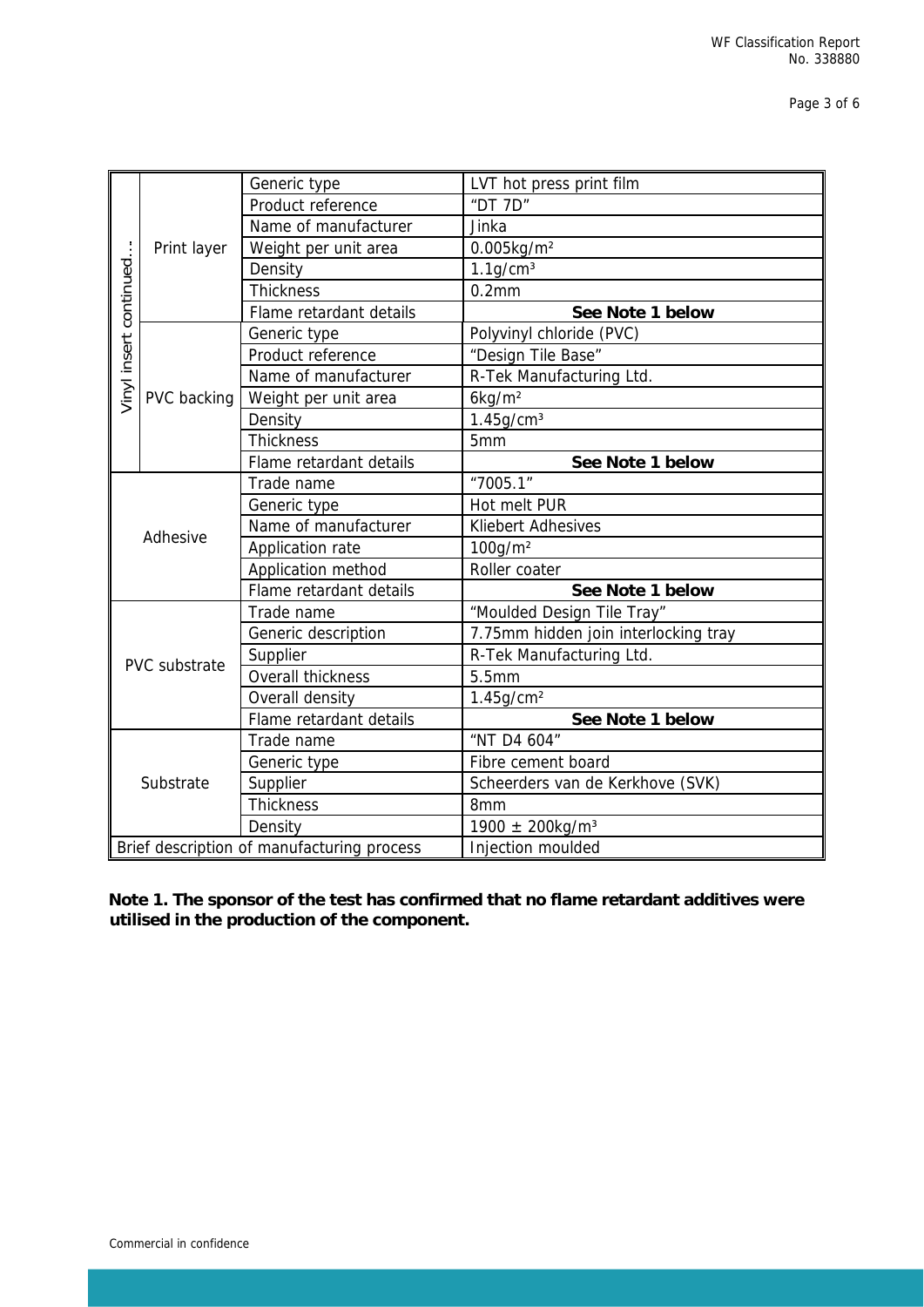# **3. Test reports & test results in support of classification.**

# **3.1 Test reports.**

| Name of<br>Laboratory   | Name of<br>sponsor                | Test reports/extended<br>application report Nos. | Test method / extended<br>application rules & date |
|-------------------------|-----------------------------------|--------------------------------------------------|----------------------------------------------------|
| Exova<br>warringtonfire | R-Tek<br>Manufacturing<br>Limited | WF 338734                                        | EN ISO 11925-2                                     |
| Exova<br>warringtonfire | R-Tek<br>Manufacturing<br>Limited | WF 338735                                        | EN ISO 9239-1                                      |

# **3.2 Test results**

| Test method & test<br>number |                                                    | Parameter                      | No.<br>tests | <b>Results</b>                              |                                  |
|------------------------------|----------------------------------------------------|--------------------------------|--------------|---------------------------------------------|----------------------------------|
|                              |                                                    |                                |              | <b>Continuous</b><br>parameter -<br>mean(m) | Compliance<br>with<br>parameters |
| EN ISO 9239-1                |                                                    | <b>Critical flux</b>           |              | 9.3                                         | Compliant                        |
|                              |                                                    | Smoke                          | 3            | 235.40                                      | Compliant                        |
|                              | $(15s$ exposure $-$                                | $F_{s}$                        | 6            | 33.3                                        | Compliant                        |
|                              | surface of<br>decorative face)                     | Flaming droplets/<br>particles |              | None                                        | Compliant                        |
| EN ISO 11925-2               | $(15s$ exposure $-$<br>edge of decorative<br>face) | $F_s$                          | 6            | 41.7                                        | Compliant                        |
|                              |                                                    | Flaming droplets/<br>particles |              | None                                        | Compliant                        |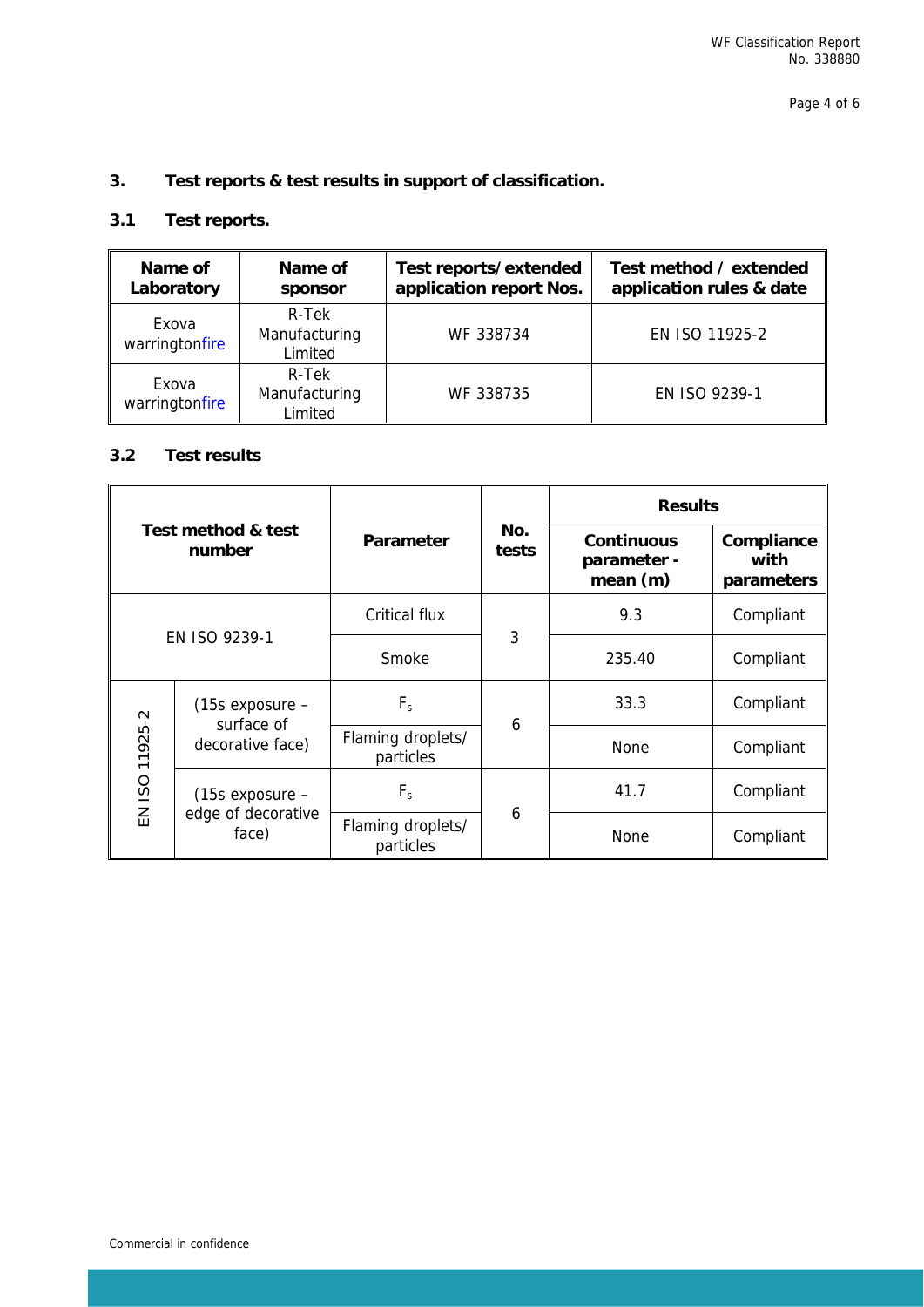Page 5 of 6

# **4. Classification and field of application**

### **4.1 Reference of classification**

This classification has been carried out in accordance with clause 9 of EN 13501-1:2007+A1: 2009.

### **4.2 Classification**

The product, "DT8/0.7/WL/PU", an interlocking floor tile, in relation to its reaction to fire behaviour is classified:

**BFL**

The additional classification in relation to smoke production is:

**s1** 

The format of the reaction to fire classification for floorings is:

| <b>Fire Behaviour</b> |                          | <b>Smoke Production</b> |  |  |
|-----------------------|--------------------------|-------------------------|--|--|
| $B_{FL}$              | $\overline{\phantom{0}}$ |                         |  |  |

# **i.e. BFL – s1**

# **Reaction to fire classification: BFL - S1**

## **4.3 Field of application**

This classification is valid for the following end use applications:

- i) Floorcovering applications applied over any substrate with a minimum density of 1800kg/m<sup>3</sup>, having a minimum thickness of 8mm and a fire performance of  $A2_{FL}$  or better.
- ii) Installed with or without adhesive.